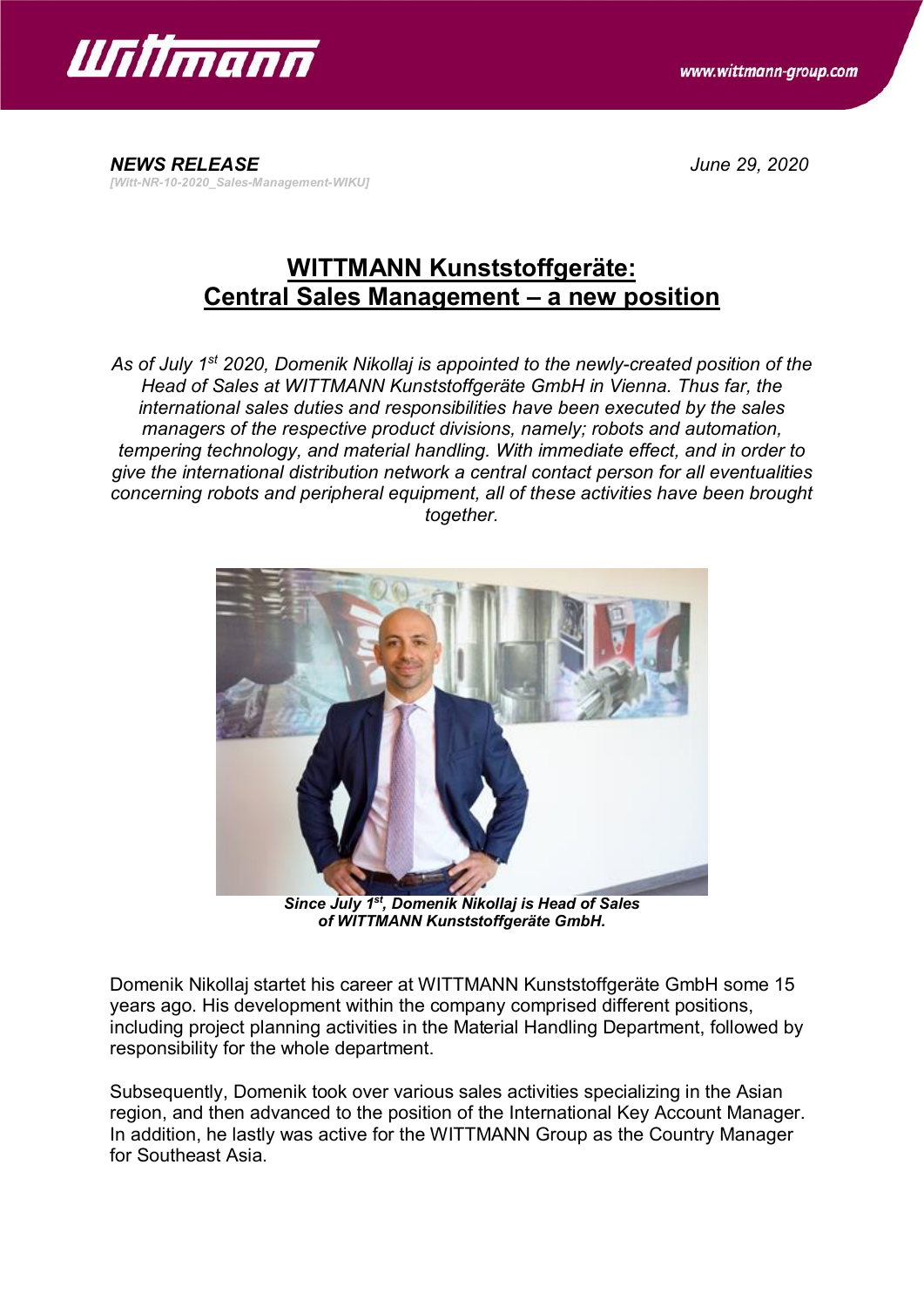

In the course of the past few years, the WITTMANN Group has gone through an unparalleled growth phase. The corporate philosophy states that every product line has to achieve worldwide technological leadership in each respective area. Due to the increased demand for total packages, and also due to the combination of single devices in working cells, the requirements that have to be met by the different product divisions have changed over time. Now, there is not only the need for every product division to lead the way technologically, but also a need for the perfect harmonisation of single devices with each other – all under the bigger picture of the Industry 4.0 umbrella. All of these developments have been reflected in sales and distribution activities, and this has initiated the restructuring of the Sales Management of WITTMANN Kunststoffgeräte GmbH.

Michael Wittmann, Managing Director of WITTMANN Kunsttoffgeräte, is delighted to have secured Domenik's all-round expertise for this challenging position: "Domenik Nikollaj is completely familiar with the internal and international structures of our group of companies. Thanks also to his professional and social skills, he is a person of high standing. In addition to optimizing our existing distribution channels, he will also increase the synergies between our two important sectors of robots and peripheral equipment. Thus, we will set the course for our company's further growth."

------------------------------

The WITTMANN Group is a worldwide leader in the production of injection molding machines, robots and peripheral equipment for the plastics processing industry, headquartered in Vienna/Austria and consisting of two main divisions: WITTMANN BATTENFELD and WITTMANN. These two divisions jointly operate the companies of the WITTMANN Group with eight production plants in five countries. Additional sales and service companies are active in 34 facilities in important plastics markets around the world.

WITTMANN BATTENFELD pursues the further expansion of its market position as an injection molding machine manufacturer and specialist for state-of-the-art plastic processing technologies. As a supplier of comprehensive, modern machine technology in modular design, the company meets both present and future market demands for plastics injection molding equipment.

The WITTMANN product portfolio includes robots and automation systems, material handling systems, dryers, gravimetric and volumetric blenders, granulators, temperature controllers and chillers. With this diversified range of peripheral units, WITTMANN offers plastics processors solutions to cover all production requirements, ranging from independent production cells to integrated plant-wide systems. The integration of these various segments under the umbrella of the WITTMANN Group has led to complete connectivity between the various product lines. This integration has greatly benefited plastics processing users, who are increasingly looking for seamless production, including automation and peripheral functions.